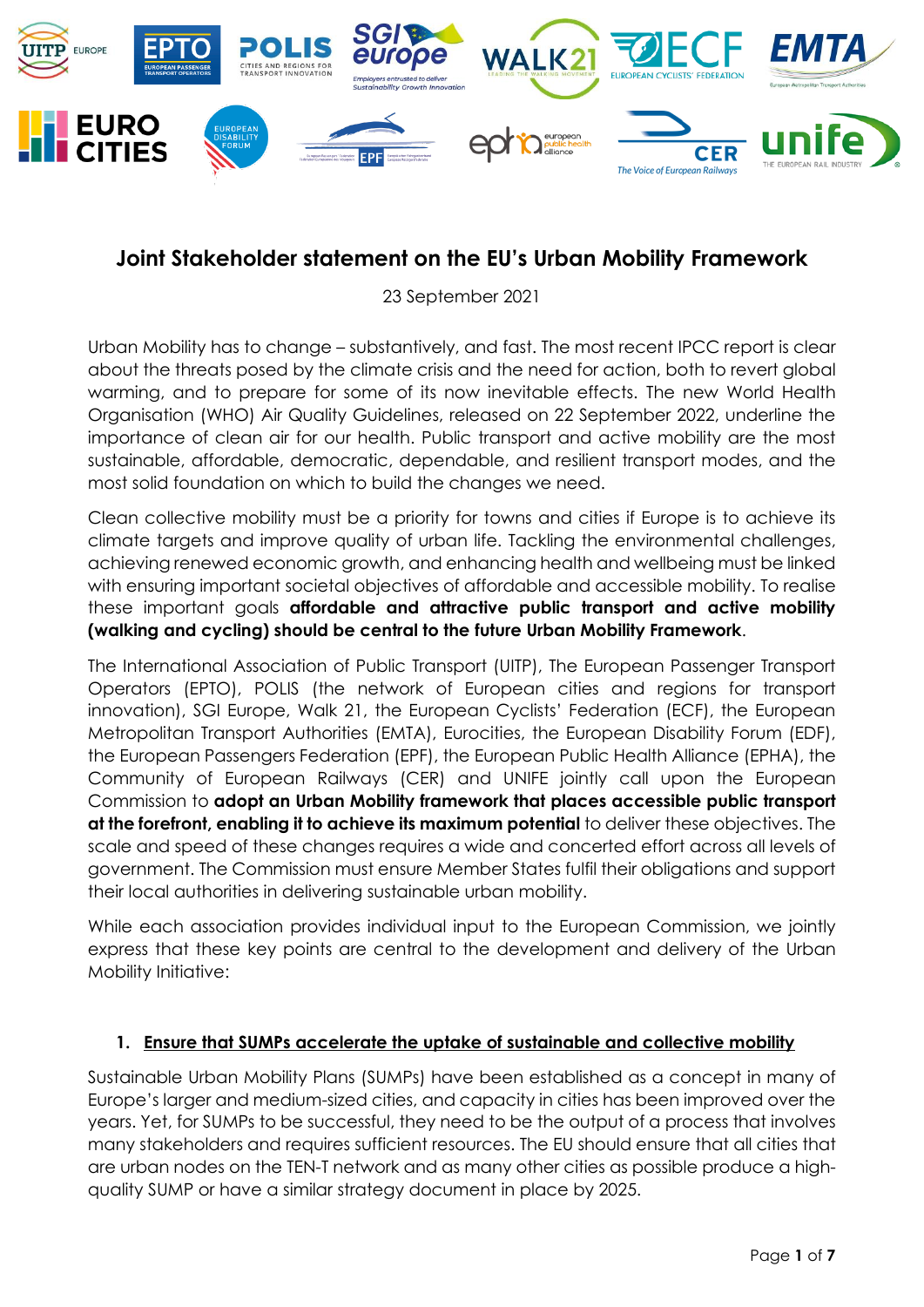

**It is now time that these strategies become the basis of mobility transition. Future SUMPs should go beyond traffic management and instead focus on creating an accessible and attractive public transport offer and incentivising active mobility**. They should work towards climate-neutrality, while also improving quality of urban life, and consider accessibility as a key element of sustainability.

The climate crisis, particularly the fact that 40% of road-related CO2 emissions in Europe stem from urban areas, requires towns and cities across Europe to devote much greater attention to public transport, walking and cycling. Public transport networks have a key role to play in decarbonising urban transport, improving air quality, facilitating social cohesion and accessibility for all, including for persons with disabilities, and connecting rural areas to cities.<sup>1</sup> The short travel distances in and around towns and cities present supportive conditions for the promotion of walking and cycling, which is also essential for the first and last km of public transport trips.

SUMPs developed by cities should have active mobility and public transport at their core, helping to prioritise safer and healthier communities. Cities must be encouraged and supported to build upon the potential of existing public transport networks and thus allow them to realise their full benefits, become more efficient, sustainable and attractive to passengers. Doing so will consolidate positive mode choices, support modal shift and thereby reduce congestion, which the European Court of Auditors has estimated as costing the EU around €270bn a year.<sup>2</sup> **A more optimal allocation of scarce urban road space remains one of the core levers for a mobility transformation**, allowing cities to move away from car-centric strategies in favour of people and place-based resources, through improved movement of people rather than vehicles.

New and updated SUMPs should be aligned with EU objectives (the Green Deal, air quality, road safety, accessibility and inclusion, etc.) and international commitments (such as the Sustainable Development Goals (SDGs) and the UN Convention on the Rights of Persons with Disabilities). They should start with a vision, followed by an analysis of problems, and contain clear measures on how to achieve the goals. They should include an infrastructure dimension and prioritise public transport when it comes to building new infrastructure or attributing road space to transport modes. The SUMPs should also address accessibility and affordability of transport, as well as links into the wider region, and include an analysis of public finances, risk management and planning for the future. Businesses, educational facilities, healthcare, and local government can lead the urban mobility transition by adopting effective mobility management policies, encouraging the use of public transport, and promoting active mobility.

<sup>&</sup>lt;sup>1</sup> More about public transport benefits: [http://ptbenefits.uitp.org](http://ptbenefits.uitp.org/)

<sup>&</sup>lt;sup>2</sup> According to the European Court of Auditors "Sustainable Urban Mobility" report (2020), achieving fluid movement of people in urban areas could spur economic growth and boost workers' productivity by up to 30%.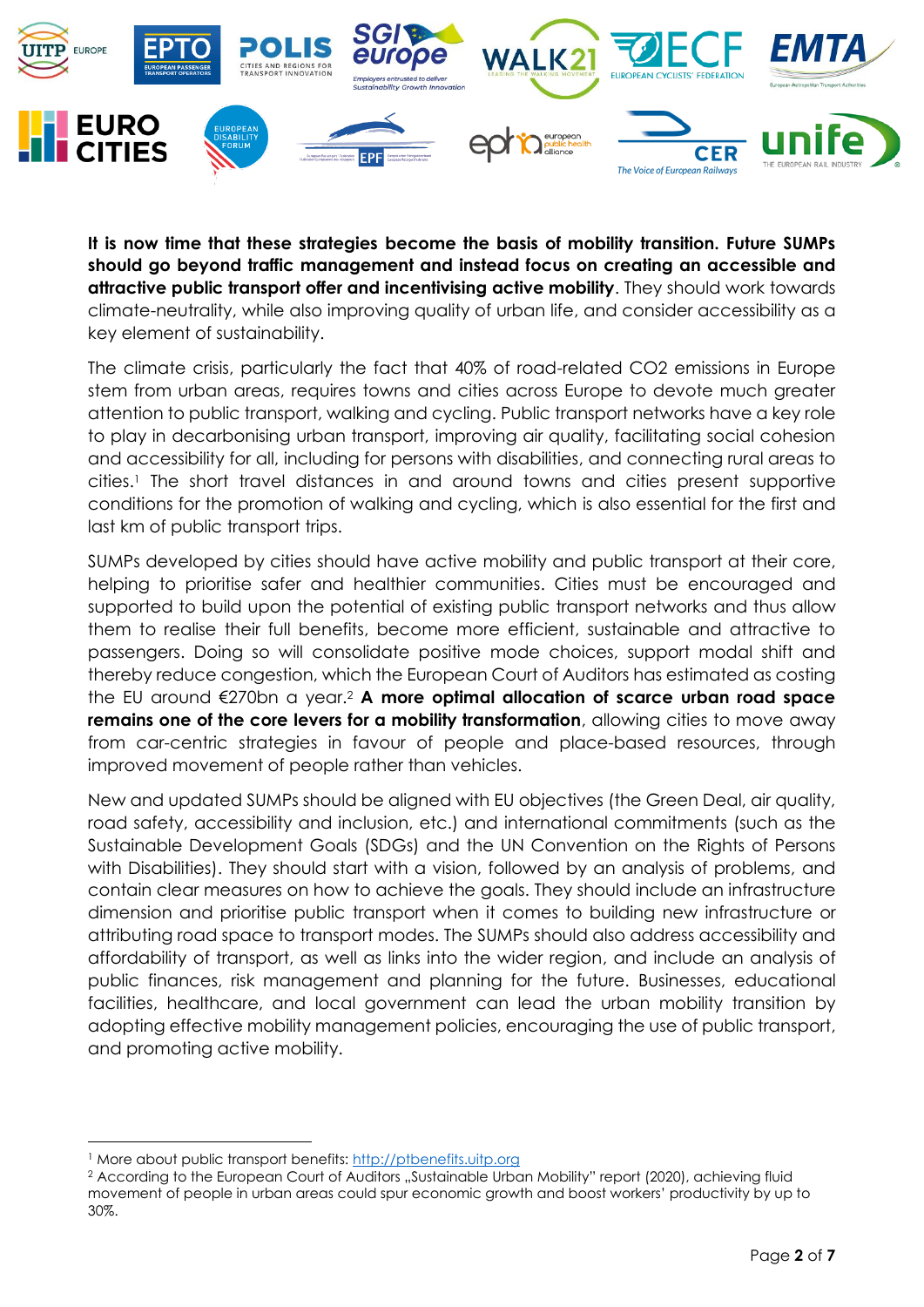

If the EU could provide additional funding to cities that have a sustainable urban mobility plan that follows European good practice, this would not only incentivise more cities to adopt such plans, but also create direct accountability and stimulate a virtuous cycle of improvement. At the same time, the EU should continue to provide cities with the necessary support to set up and update their own SUMP.

The European Commission should better incentivise the reporting of cities and Member States on the development and implementation of SUMPS, on progress and challenges, based on key indicators, which should include modal shares and journey times by mode to facilitate the identification of areas to be improved. 3 They should also report on the impact of measures which have been implemented. Collating these reports will create an accessible European library of best practices and provide useful examples, encouraging more cities to develop their own SUMPs.

## **2. Support sustainable mobility with appropriate funding opportunities**

Public transport is undergoing several changes at once: *Alternative fuels* infrastructure and fleet investment – which could be facilitated by improved operational efficiency delivered by priority measures – are essential for decarbonisation. *Digitalisation* holds the potential to provide more connected, smart mobility. Most importantly, if public transport is expected to take on a larger share of passengers in the years to come, *capacity* must be created as a matter of urgency. With an ageing society, *accessibility* will also become crucial. While authorities and operators are facing significant cost pressures following the COVID-19 crisis, public and private investments are needed to accelerate decarbonisation, digitalisation, accessibility for persons with disabilities, and capacity-creation in public transport.

**At the city level, public administrations should assess whether their revenue streams are sustainable and sufficient in the short, medium, and long term to tackle the mobility transition**. The EU's urban mobility initiative should promote best practices including the application of the "polluter pays" and "user pays" principles and the potential for land value capture. Where possible, cities could earmark the income derived from measures such as Urban Vehicle Access Restrictions<sup>4</sup> – which could unlock further sources of additional funding and help replace the funding vacuum that could result from decreased other sources (tax-based funding, Member States contributions, etc.). These could then be used to support sustainable transport development in the city and become a core instrument for future mobility management, making provision for future innovation such as deployment of autonomous vehicle technology.

<sup>3</sup> The SUMI project can provide a good basis for useful indicators.

<sup>4</sup> There are different ways to set up Urban Vehicle Access Restriction (UVAR) which may include or exclude collective passenger transport. It is important that these schemes are technologically compatible with each other across Europe and do not impede cross-border traveling.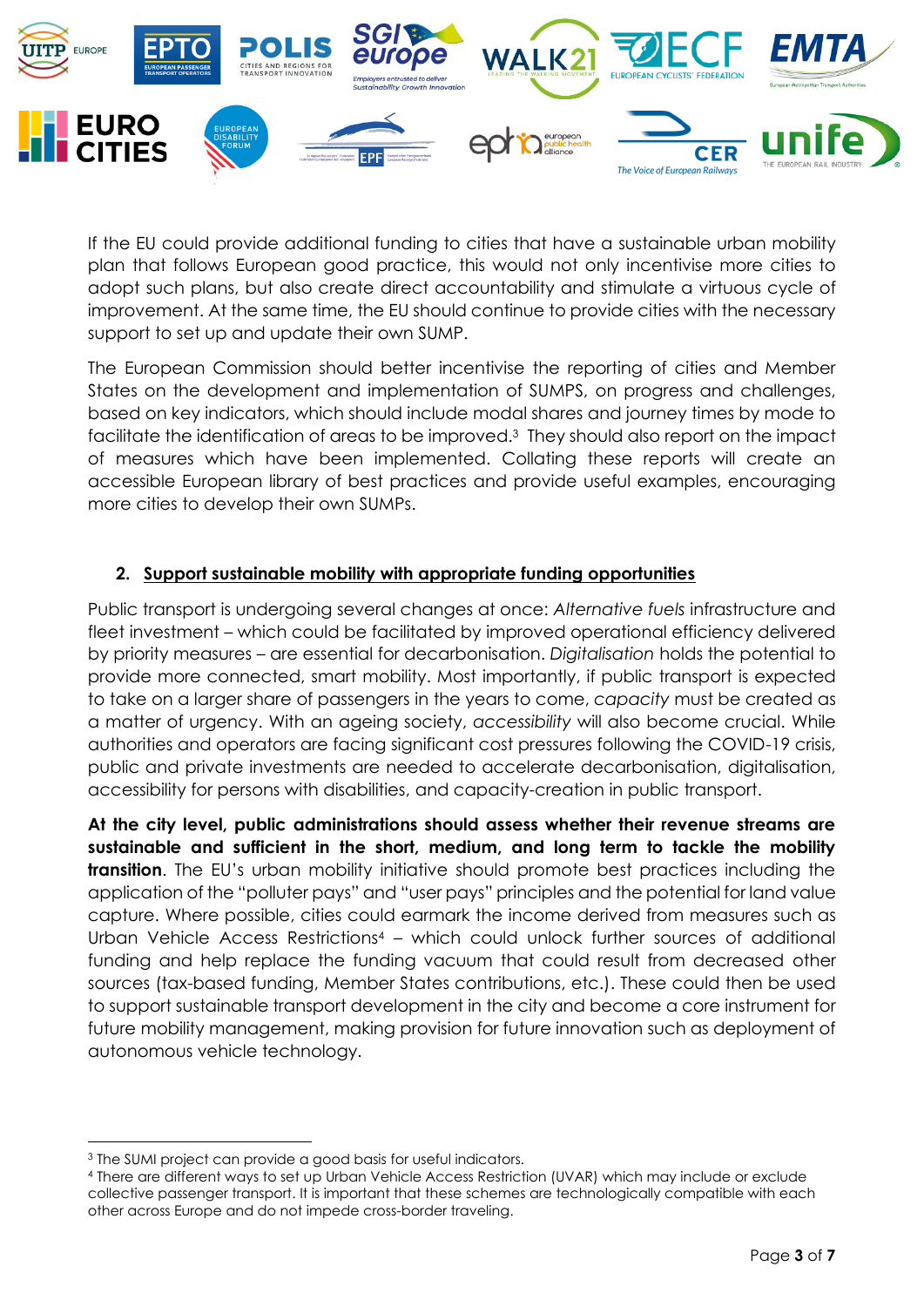

While it is important that the EU continues to support cities in the delivery of their SUMPs and in supporting the decarbonisation, digitalisation, and expansion of public transport, EU funding is currently very fragmented. **The Commission should monitor what money is spent on public transport and to what extent its fragmented budget is delivering**. In the future, the adoption of a SUMP could become a precondition for access to additional European funding instruments, provided that cities have the capacity and resources to set up SUMPs.

## **3. Create multimodal mobility on the ground and by harnessing the benefits of data**

While multimodality is often discussed in a digital context, physical multimodality will make the difference in improving people's everyday life. **Multimodal integration must happen first and foremost on the ground: through a sufficient offer of (accessible) collective and shared services, high quality infrastructure for walking, cycling and public transport, and more**  stations becoming multimodal, linking for example active mobility with multi-modal public transport services and connecting city dwellers with long-distance trains, suburban and regional public transport networks. Walking and cycling can be supported by bicycle parking spots at bus stops and stations, and by providing information on walkable key destinations (such as schools, hospitals, retail, parks). For longer distances, sustainable mobility services should be supported, and at strategic locations, longer-distance car users should be encouraged to leave their cars and continue by public transport into the city. Such "park & ride" hubs can facilitate modal shift. Development planning and control should be reviewed to ensure that priority of access is focussed on public transport and that the value of such developments is harnessed in turn to improve such networks further. The EU should support multimodality through best practice sharing and financial support.

Digital multimodal transport systems can support the EU's efforts to achieve climate and societal targets if they promote sustainable mobility options. While "Mobility as a Service" (MaaS) systems do not usually solve the barriers towards multimodal mobility on the ground, they can help provide easier access and match demand and supply. **MaaS systems require access to mobility data held by all stakeholders and can deliver their full potential thanks to smart governance.** The sharing of non-commercially sensitive data in central data hubs, such as required by the EU's delegated regulation on multi-modal travel information systems (MMTIS), is key to establishing multimodal mobility systems. Data sharing needs to be based on interoperable standardised interfaces and formats, building on previous experience in the integration of diverse data sets. Data hubs should include data held by transport authorities, public transport operators, taxis, ride-hailing platforms, resource sharing services (e.g. bike sharing, e-scooter sharing) and bodies holding data about individual motorized mobility (e.g. routing services, mobility management bodies). The European Union should ensure that transport authorities, for mobility management purposes, get easier access to publicly valuable non-commercially sensitive data from any service provider<sup>5</sup>.

<sup>5</sup> This should be ensured through the EU's Data Act.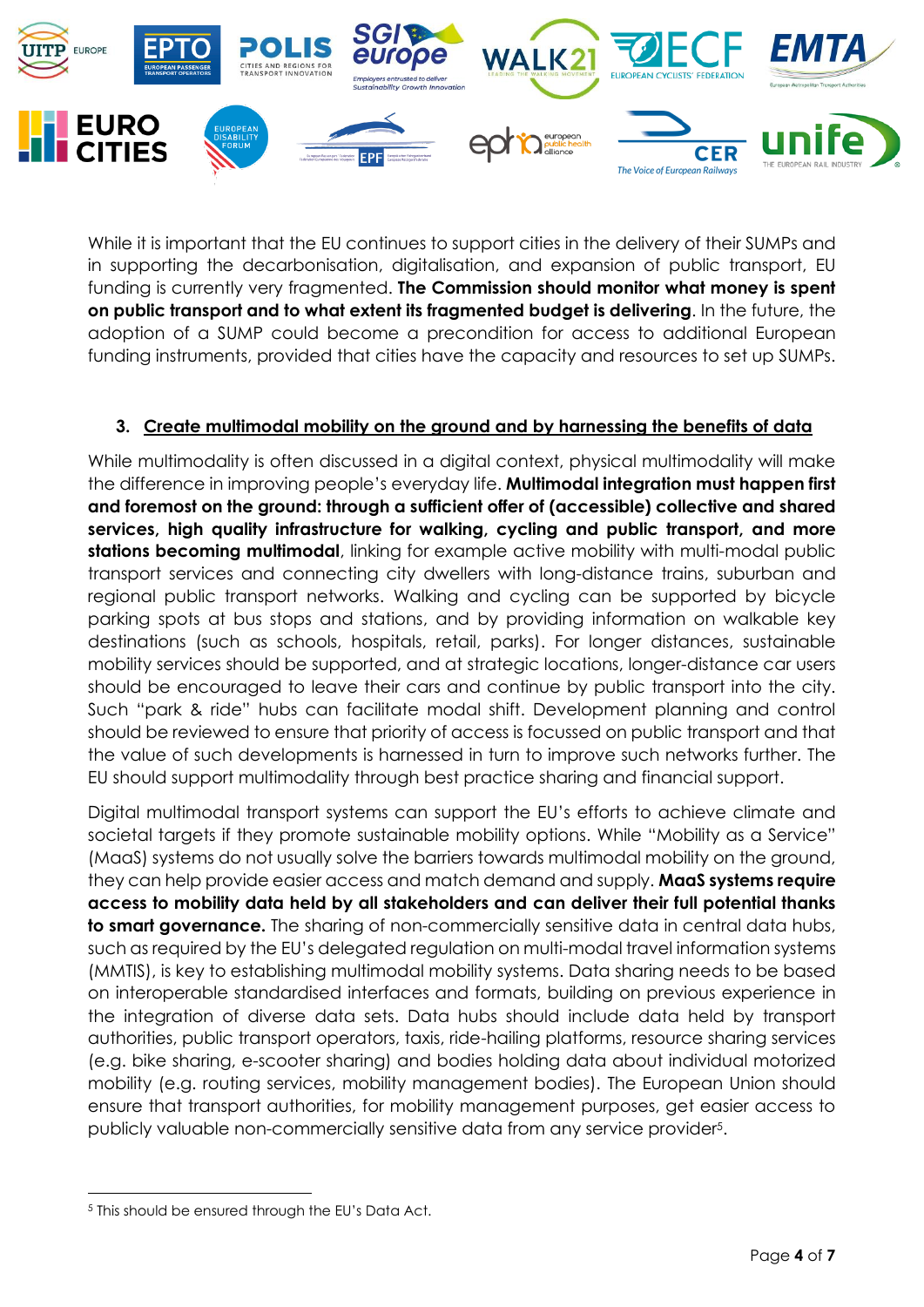

With many MaaS applications expected to be developed over the next decade, there is an important role for local transport authorities to play in their governance, ensuring fairness and reciprocity in mobility data exchange and safeguarding the objectives of promotion of sustainable mobility – principally modal shift and sustainability.

### **Conclusions**

The joint authors of this paper believe that the potential of the existing public transport networks to achieve the objectives of climate neutrality, improved environmental conditions, social inclusion and equality and economic regeneration can be more readily achieved through the adoption of more targeted Sustainable Urban Mobility Plans. This includes the prioritisation of accessible, affordable and attractive public transport, its decarbonisation and digitisation, and transportation/land use integrated planning focussed on public transport, walking and cycling. Through access to additional EU funding streams, and a framework of shared development and experience, pathfinder towns and cities, including the 100 carbon-neutral cities, can help share these benefits across Europe's urban environment.

### **SIGNATORIES:**

### *About UITP*

*UITP is the international association representing public transport stakeholders. In the European Union, UITP brings together more than 450 urban, suburban, and regional public transport operators and authorities from all Member States. UITP-Europe represents the perspective of short-distance passenger transport services by all sustainable modes: bus, regional and suburban rail, metro, light rail, tram and waterborne.* 

#### *About EPTO*

*EPTO, the association of European Passenger Transport Operators, represents major private sector public transport operators in Europe who have the majority of their business awarded by open tendering and contracts. EPTO is committed to the development of the transport market through liberalisation of bus, rail and other similar transport modes. It helps to shape the framework for delivering real benefits to the economic growth and social wellbeing of communities through quality of services at a price that also represents value for money for taxpayers, government bodies and PTAs.* 

#### *About POLIS*

*POLIS is the leading network of over 90 European cities and regions working together to develop innovative technologies and policies for local transport. Our aim is to improve local transport through integrated strategies that address the economic, social and environmental dimensions of transport. We foster cooperation and partnerships across Europe with the aim of making research and innovation in transport accessible to cities and regions. At POLIS we strive to provide decision makers with the necessary information and tools for making sustainable mobility a reality.* 

#### *About SGI Europe*

*SGI Europe is one of the three general cross-sectoral European Social Partners. It gathers public and private providers of services of general interest from across Europe. SGI Europe members, active in, amongst others, transport, energy, housing, water, waste management, healthcare or education, contribute to more than 26% of EU GDP and employ 30% of the EU workforce*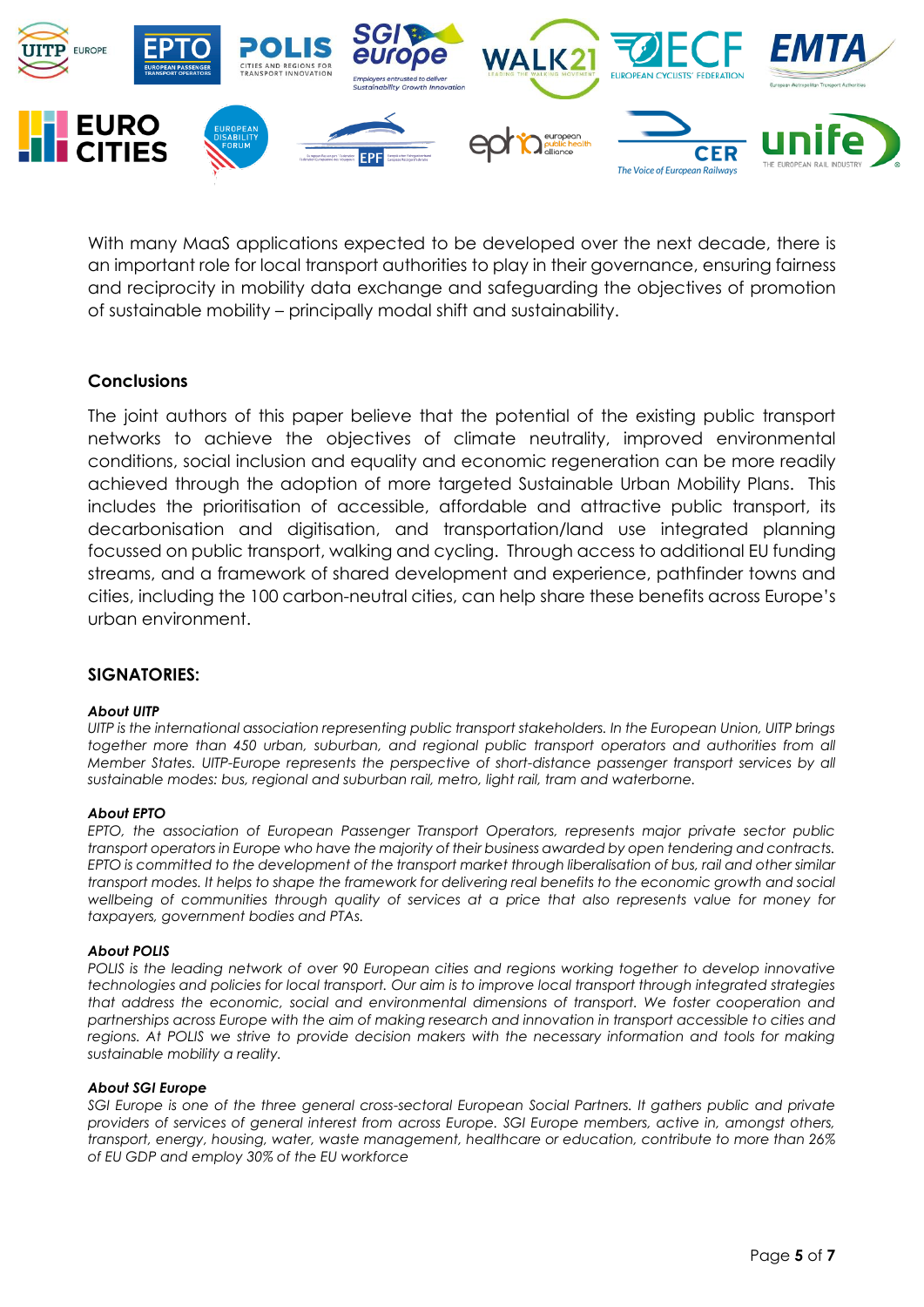

#### *About Walk21*

*Walk21, is the international foundation representing the needs of people walking. In the European Union, Walk21 Europe supports national policy development and city policy and projects to create walkable places across the region. Walk21 Europe supports all the people walking already and entices more short distance trips to be walked by people who have a choice to motorise instead.*

#### *About ECF*

*Founded in 1983, ECF is a Brussels-based independent non-governmental organisation dedicated to achieving more and better cycling for all people in Europe. Its mission is to double the levels of cycling in Europe, cut cyclist deaths and serious injuries in half, achieve more political support for cycling and advocate for more EU financial investments in cycling infrastructure. ECF is the single civil society umbrella organisation that promotes cycling for transportation and leisure. With more than 60 member organisations in over 40 countries including in each of the EU's 27 member states, ECF unites cycling movements in Europe as the only civil society voice at the pan-European level, and as one of the world's largest and best-known cyclists' advocacy organisation.*

#### *About EMTA*

*EMTA (European Metropolitan Transport Authorities) is an association that unites the public transport authorities from 30 larger cities and metropolitan areas to share knowledge and professional experience managing challenges in urban transport and mobility. EMTA connects the executives from public bodies endowed with legal competences to plan, finance and coordinate public transport.* 

#### *About Eurocities*

*Eurocities is the network of the largest European cities bringing together the local governments of more than 200 cities in 38 European countries, representing 130 million people. Eurocities provides a platform to share knowledge and ideas, to exchange experiences, to analyse common problems and develop innovative solutions, through a wide range of forums, working groups, projects, activities and events. Eurocities gives cities a voice in Europe, by engaging in dialogue with the European institutions on all aspects of EU legislation, policies and programmes that have an impact on cities and their citizens*

#### *About EDF*

*The European Disability Forum (EDF) is an umbrella organisation of persons with disabilities that defends the interests of over 100 million persons with disabilities in Europe. EDF is an independent non-governmental organisation (NGO) that brings together representative organisations of persons with disabilities from across Europe. EDF is run by persons with disabilities and their families and it is a strong united voice of persons with disabilities in Europe*

#### *About EPF*

*The European Passengers' Federation (EPF) links Europe's major passenger organisations. EPF acts as an advocate for passengers' interests at European level. With its end-user focus it is committed to improving passenger rights and achieving a better and more inclusive and accessible (multimodal) door-to-door travel*  experience. EPF seeks to achieve its objectives by working constructively with other stakeholders throughout the *European transport industry, the European institutions and members of the research community (with particular emphasis on research into end-to-end journey needs and integrated and connected travel). Its evidence-led approach and wide network of contacts ensure that it is informed of the diverse needs and aspirations of EU passengers.*

#### *About EPHA*

*The European Public Health Alliance (EPHA) is a member-led organisation made up of public health NGOs, patient groups, health professionals and disease groups, working to improve health and strengthen the voice of public health in Europe.*

#### *About CER*

*The Community of European Railway and Infrastructure Companies (CER) brings together railway undertakings, their national associations as well as infrastructure managers and vehicle leasing companies. The membership is made up of long-established bodies, new entrants and both private and public enterprises, representing 73% of the rail network length, 76% of the rail freight business and about 92% of rail passenger operations in EU, EFTA and EU accession countries. CER represents the interests of its members towards EU policy makers and transport stakeholders, advocating rail as the backbone of a competitive and sustainable transport system in Europe.*